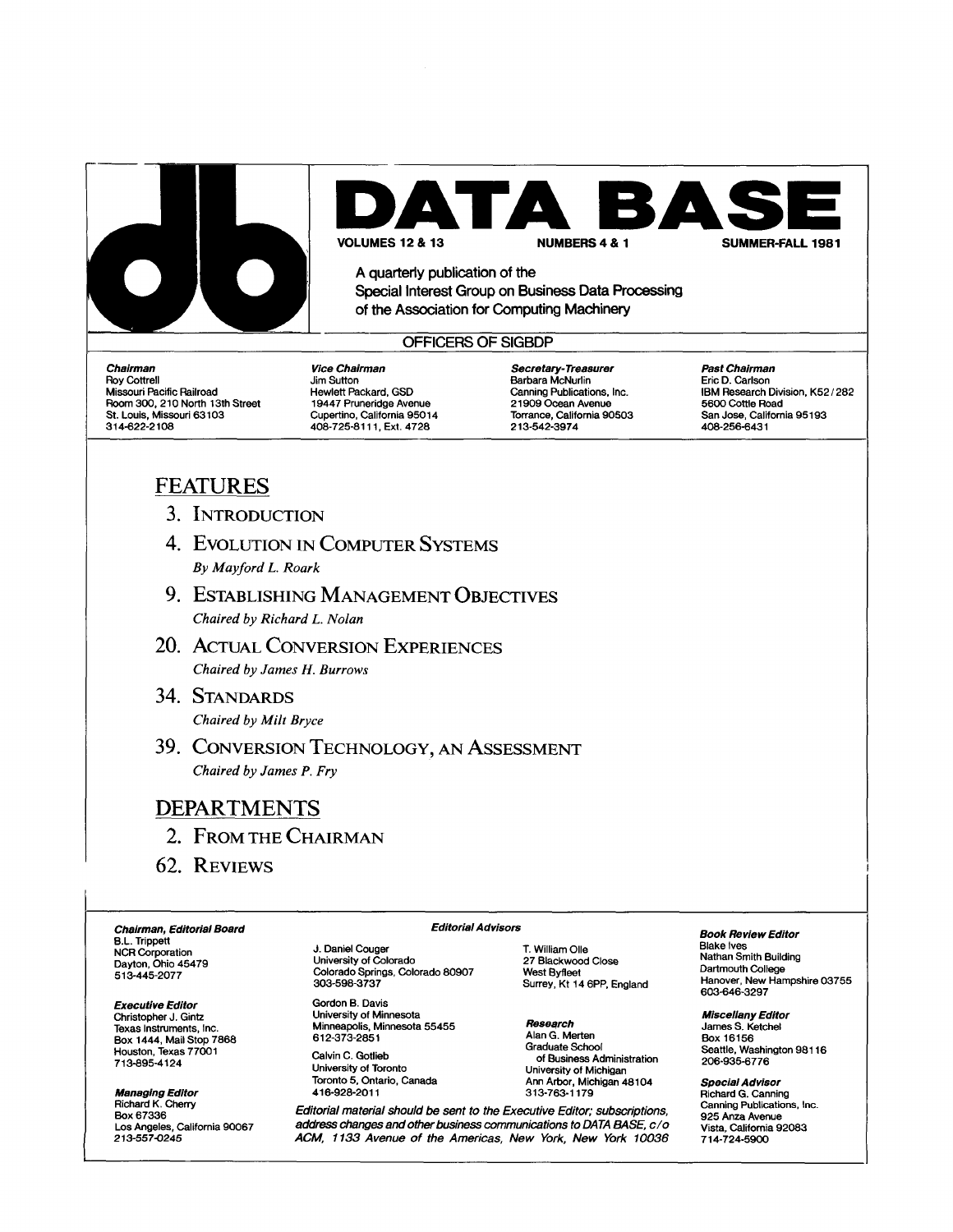## **FROM THE CHAIRMAN**

*ByRoy Cottrell* 

**M** embers, how about a challenge? What would you recommend and then support to make SIGBDP better? We are in a good financial position. *DATA BASE* is known as one of, if not the best, SIG publication. The current *DATA BASE* staff has agreed to continue that outstanding work.

Your new officers that you elected are ready and willing to respond to appropriate recommendations to improve SIG activities and publications. We will need your active support and participation to continue to improve SIGBDP. Jim, Barbara and I are looking forward to the next two years with SIGBDP.

In accordance with ACM guidelines, the following budget summary was submitted by Eric Carlson and approved by ACM National on June 10, 1981. It is provided for your information:

#### INCOME

*The new officers of SIGBDP are Roy Cottrell, Missouri Pacific Railroad, chairman; Jim Sutton, Hewlett Packard, vice chairman, and Barbara McNurlin, Canning Publications, Inc., secretary-treasurer.* 

| <b>EXPENSES</b>                         |  |
|-----------------------------------------|--|
|                                         |  |
|                                         |  |
|                                         |  |
|                                         |  |
|                                         |  |
| Forms, Announcements & Brochures  1,500 |  |
|                                         |  |
|                                         |  |
| Wrapping, Mailing, Handling2,520        |  |
|                                         |  |
|                                         |  |
|                                         |  |
|                                         |  |
|                                         |  |
|                                         |  |
|                                         |  |
| HDQTRS Direct Allocation 8,080          |  |
|                                         |  |
|                                         |  |
|                                         |  |
|                                         |  |
|                                         |  |
| <b>Accrual Retained Earnings</b>        |  |
|                                         |  |
| <b>Accrual Retained Earnings</b>        |  |
|                                         |  |